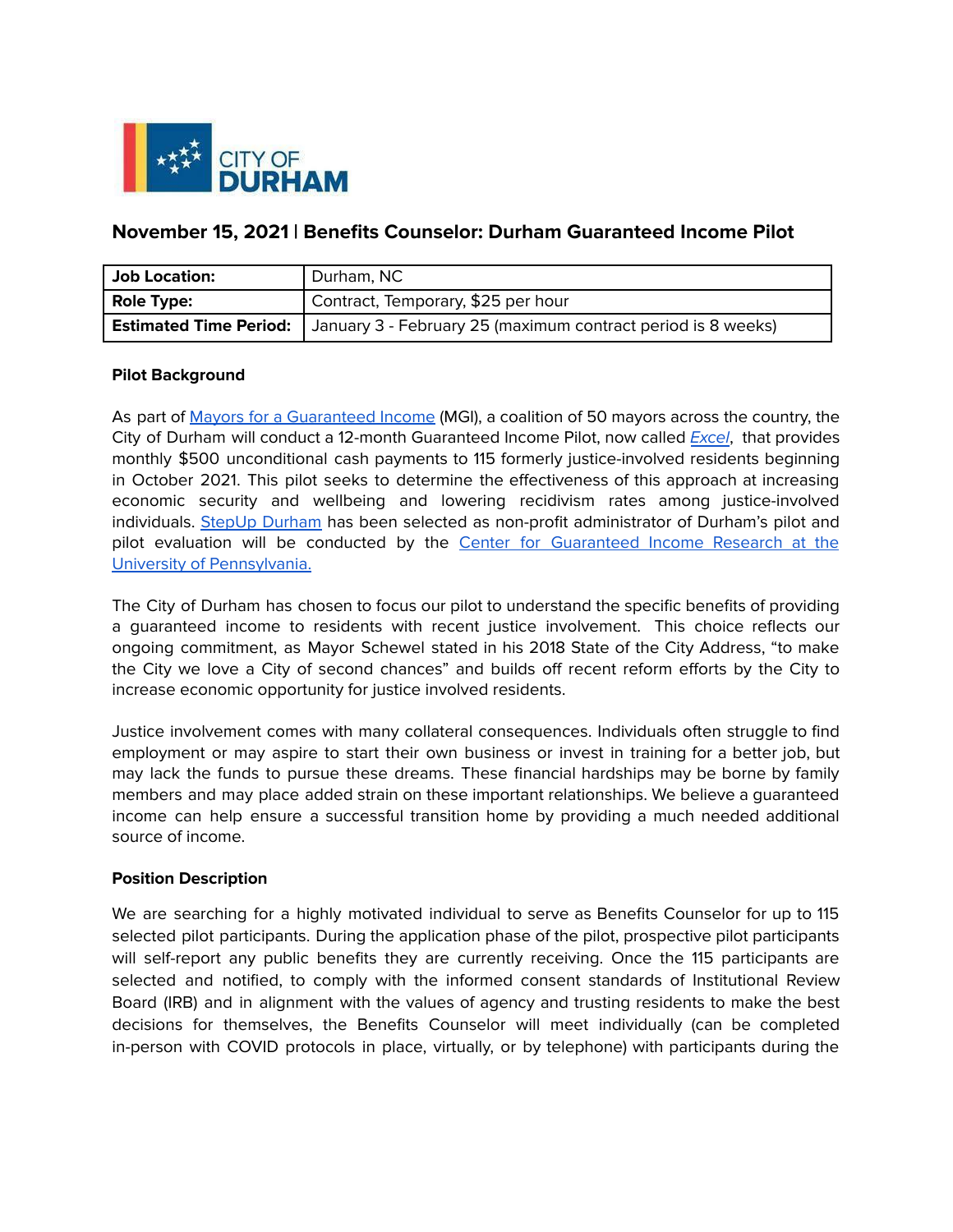pilot's onboarding phase (est. 6 weeks), to ensure program participants are informed of the potential impact on any public benefits they are currently receiving.

Based on this benefits counseling, participants can decide to opt out of the guaranteed income pilot or stay in it. Public benefits may include but are not limited to, social security, disability, unemployment, WIC, Medicaid, TANF, FNS/SNAP, public housing, Section 8 vouchers, other subsidized housing (LIHTC, HOME, CDBG), Childcare Subsidies, Emergency & Crisis Services, and Work First. For IRB requirements, documentation of each counseling session will be required.

The City of Durham and our partners have begun a preliminary analysis of the impact of these benefits, however, the Benefits Counselor may need to perform additional research by reaching out to social services and other organizations to further assess potential impact on benefits.

The Benefits Counselor may also be invited to attend 2-3 stakeholder meetings to discuss benefits-related questions as well as draft responses to questions for participants around impacts to benefits for social media, StepUp Durham's website (FAQs), or other materials.

### **Current Project Timeline**

- **● Dec 20th:** Application for eligible participants goes live
- **● Jan 10th:** Center for Guaranteed Income Research performs Selection of Participants
- **● Jan 17th - 31st:** Notification of participants
- **● Feb 1st - 25th:** Onboarding **(the onboarding phase is when benefits counseling for selected participants will occur)**
- **● Mar 4th:** First Payment

## **Qualifications**

- Bachelor's or Master's in Social Work or related field
- Bilingual highly preferred
- Prior case management experience or counseling experience working with individuals around benefits eligibility
- Knowledge of the local, state, and federal benefits landscape
- Ability to work evening or weekend hours to potentially accommodate participant schedules and stakeholder meetings
- Has access to own phone and computer
- Displays confident leadership, writing, communication, and organizational skills

## **Values**

- Understands and acknowledges that systemic racism underpins mass incarceration and financial inequality
- Has strong passion for highlighting the lived experiences of those experiencing financial insecurity or passion for supporting individuals who are system-impacted
- Understands the strength of diversity, and the need for solutions to support all regardless of race, religion, gender, immigration status, or ethnicity
- Demonstrates compassion and care to individuals as they make informed benefits-related decisions